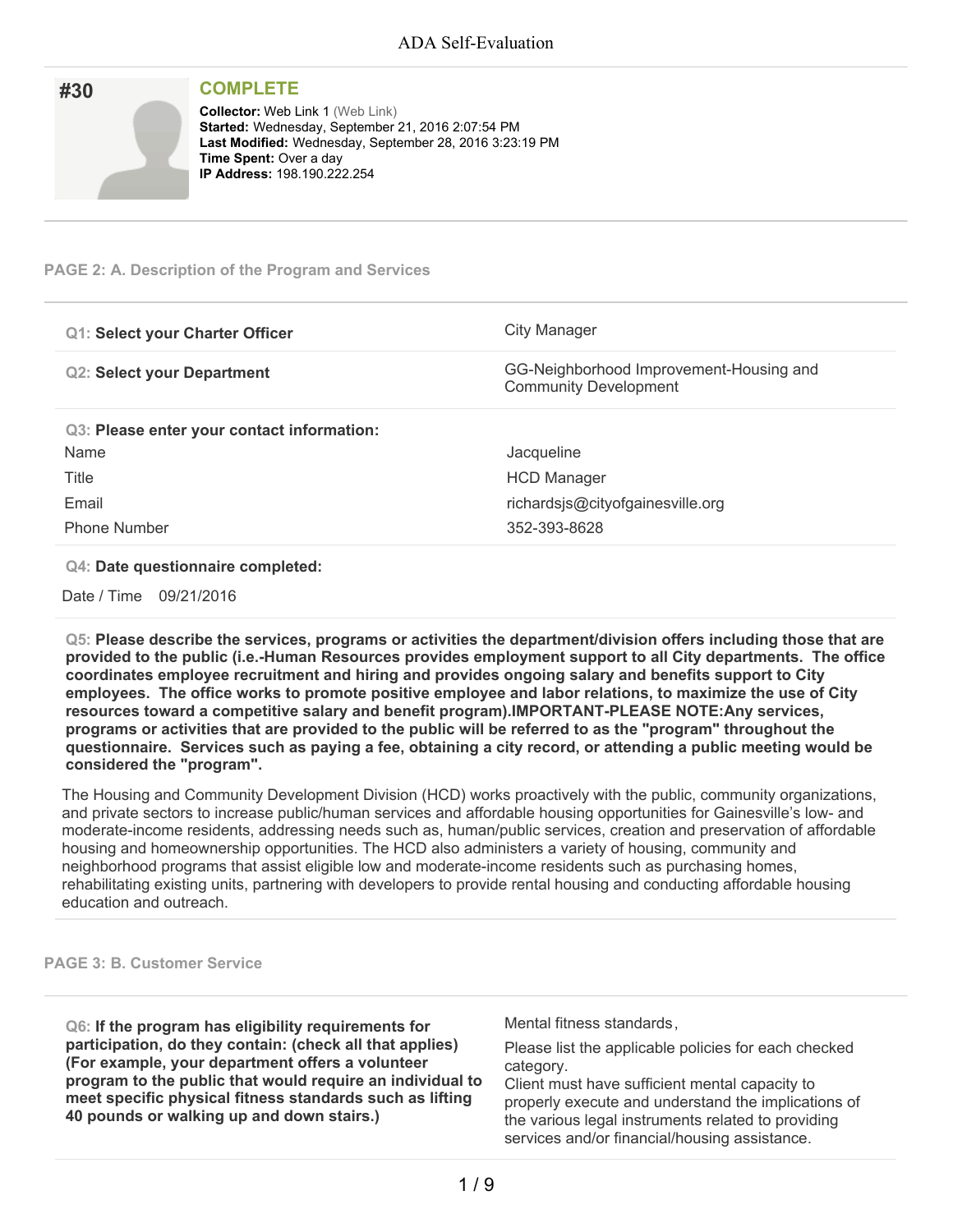| Q7: If there are applicable policies, how does the<br>program ensure that these policies do not discriminate<br>against people with disabilities?                                                                                                            | Not Applicable-Programs/Services available to all<br>eligible citizens. Program criteria mainly involves<br>eligiblity criteria such as, household income and City<br>residency requirements.                                   |
|--------------------------------------------------------------------------------------------------------------------------------------------------------------------------------------------------------------------------------------------------------------|---------------------------------------------------------------------------------------------------------------------------------------------------------------------------------------------------------------------------------|
| Q8: Is there a formal policy in place to respond to                                                                                                                                                                                                          | Yes,                                                                                                                                                                                                                            |
| requests from the general public for sign language, oral<br>and cued speech interpreters, or other modifications to<br>the program to allow people with disabilities to<br>participate?                                                                      | If yes, please describe and list the written policy:<br>All programs/services offer residents the oprtion to<br>reqeust special accommodations.                                                                                 |
| Q9: Does the program have standard operating                                                                                                                                                                                                                 | Yes,                                                                                                                                                                                                                            |
| procedures in place to include a person with<br>disabilities? [For example, allowing a service animal into<br>a facility, allowing someone to bring a personal<br>attendant with them to a recreation class or moving an<br>event to an accessible location] | If yes, please describe and list the written procedure:<br>All programs/services offer residents the oprtion to<br>reqeust special accommodations.                                                                              |
| Q10: Is the program staff that interacts with the<br>publictrained on the correct procedures to follow when a<br>person requests an interpreter?                                                                                                             | Yes                                                                                                                                                                                                                             |
| Q11: How much notice is required to provide an<br>accommodation request?                                                                                                                                                                                     | More than 1 week                                                                                                                                                                                                                |
| Q12: Do you track accessibility requests for the<br>program?                                                                                                                                                                                                 | <b>No</b>                                                                                                                                                                                                                       |
| Q13: Does the program charge an additional fee for<br>modifying the program for a person with disabilities?                                                                                                                                                  | No                                                                                                                                                                                                                              |
| Q14: Are there any hard copy or digital forms required                                                                                                                                                                                                       | Yes,                                                                                                                                                                                                                            |
| for admission or participation in the program (i.e. tests,<br>applications, registration forms, etc.)?                                                                                                                                                       | If yes, please list the forms:<br>Applications and Registration Forms                                                                                                                                                           |
| Q15: Do the forms contain a notice that the City does not<br>discriminate against people with disabilities?                                                                                                                                                  | <b>No</b>                                                                                                                                                                                                                       |
| Q16: Is an interview required prior to an applicant's                                                                                                                                                                                                        | Yes,                                                                                                                                                                                                                            |
| admission to the program?                                                                                                                                                                                                                                    | If yes, please describe the selection criteria used in                                                                                                                                                                          |
|                                                                                                                                                                                                                                                              | the interview.<br>Some of the housing programs require an application                                                                                                                                                           |
|                                                                                                                                                                                                                                                              | intake interview to conduct a pre-approval assesment<br>of the client's income/household eligiblity to qualify to<br>participate in the program                                                                                 |
| Q17: When hiring temporary or permanent employees,<br>does the program consistently use selection criteria that<br>does not discriminate based on disability?                                                                                                | Yes                                                                                                                                                                                                                             |
| Q18: Does the program ensure individuals with                                                                                                                                                                                                                | Yes,                                                                                                                                                                                                                            |
| disabilities are allowed the opportunity to participate as<br>members of any program associated citizen's advisory<br>boards or committees?                                                                                                                  | If yes, please explain the process to ensure<br>opportunities are provided.<br>In accordance with City policies-- all interested<br>citizens apply directly to the City Commission for<br>appointment to HCD boards/committees. |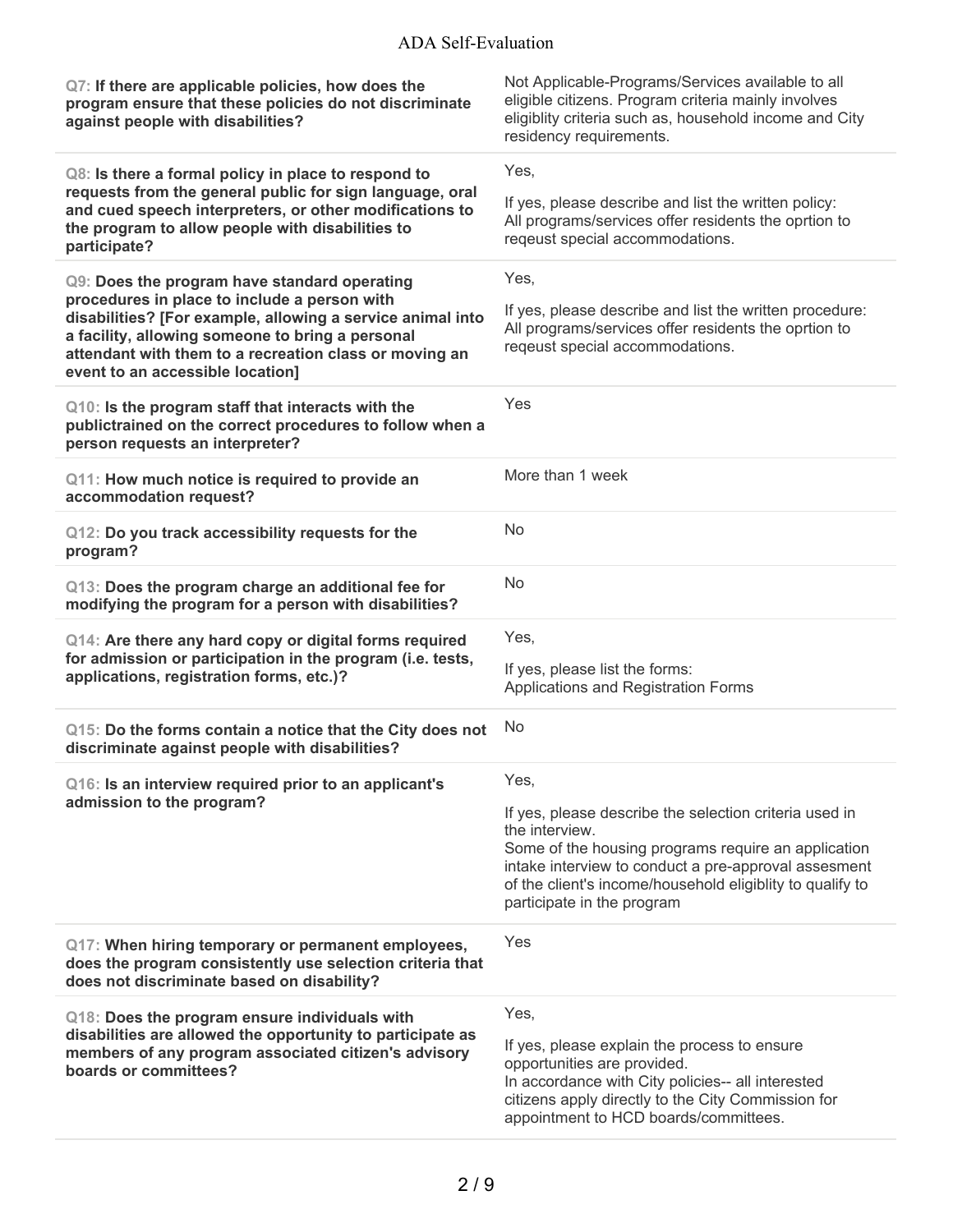No

### **Q19: Are individuals with disabilities currently serving on any of the program's advisory boards or committees?**

# **PAGE 4: C. Notice Requirements**

| <b>Q20: Is a "Notice under the Americans with Disabilities</b><br>Act" or a non-discrimination statement made accessible,<br>as needed, to program participants who may be persons<br>with disabilities?                                                                                                                                 | Yes,<br>If yes, please list all locations where it is available:<br>Lobby/Waiting Area                                                                                                                              |
|------------------------------------------------------------------------------------------------------------------------------------------------------------------------------------------------------------------------------------------------------------------------------------------------------------------------------------------|---------------------------------------------------------------------------------------------------------------------------------------------------------------------------------------------------------------------|
| <b>Q21: Does the non-discrimination statement include</b><br>information about the City's ADA Coordinator and how<br>to contact them or file a grievance?                                                                                                                                                                                | No                                                                                                                                                                                                                  |
| Q22: Is program staff that regularly interacts with the<br>public familiar with the City's ADA grievance/complaint<br>procedures when an incident of disability discrimination<br>is alleged?                                                                                                                                            | Don't Know                                                                                                                                                                                                          |
| Q23: Does the program notify all persons that public<br>meetings, hearings, interviews, and conferences will be<br>held in accessible locations and that adaptive/auxiliary<br>aids (such as assistive listening devices, readers for the<br>blind, pen and paper) will be provided, upon request, to<br>participants with disabilities? | Yes.<br>If yes, please describe how the notifications are made<br>and how much advance notice is required to provide<br>accommodations.<br>Local newspapers, City press release, City website-<br>generally 7 days. |
| Q24: Is there a formal policy in place to respond to<br>requests from the general public for note takers,<br>computer-assisted real time transcription services, and<br>other auxiliary aids and services for providing effective<br>communication?                                                                                      | If yes, please describe and list the written policy.<br>Follow applicable City poilices                                                                                                                             |

## **PAGE 5: D. Printed Information**

| Q25: Does the program have printed materials (i.e.<br>forms, newsletters, brochures, calendars, fact sheets)<br>that are made available to the public?                              | Yes.<br>If yes, please describe the printed materials.<br>forms, brochures                                                                                     |
|-------------------------------------------------------------------------------------------------------------------------------------------------------------------------------------|----------------------------------------------------------------------------------------------------------------------------------------------------------------|
| Q26: Who manages the printed materials?                                                                                                                                             | My department manages printed material                                                                                                                         |
| Q27: Is there a formal policy in place to respond to<br>requests from the general public for alternate document<br>formats of the printed materials that are made to the<br>public? | Yes.<br>If yes, please describe and list the written policy.<br>Follow applicable City policies                                                                |
| Q28: What types of alternate document formats does the<br>program make available when requested? (Check all that<br>apply)                                                          | Other media type,<br>Please list other media type(s):<br>As feasbile, make every effort to provide various<br>alternate document formats based, when requested |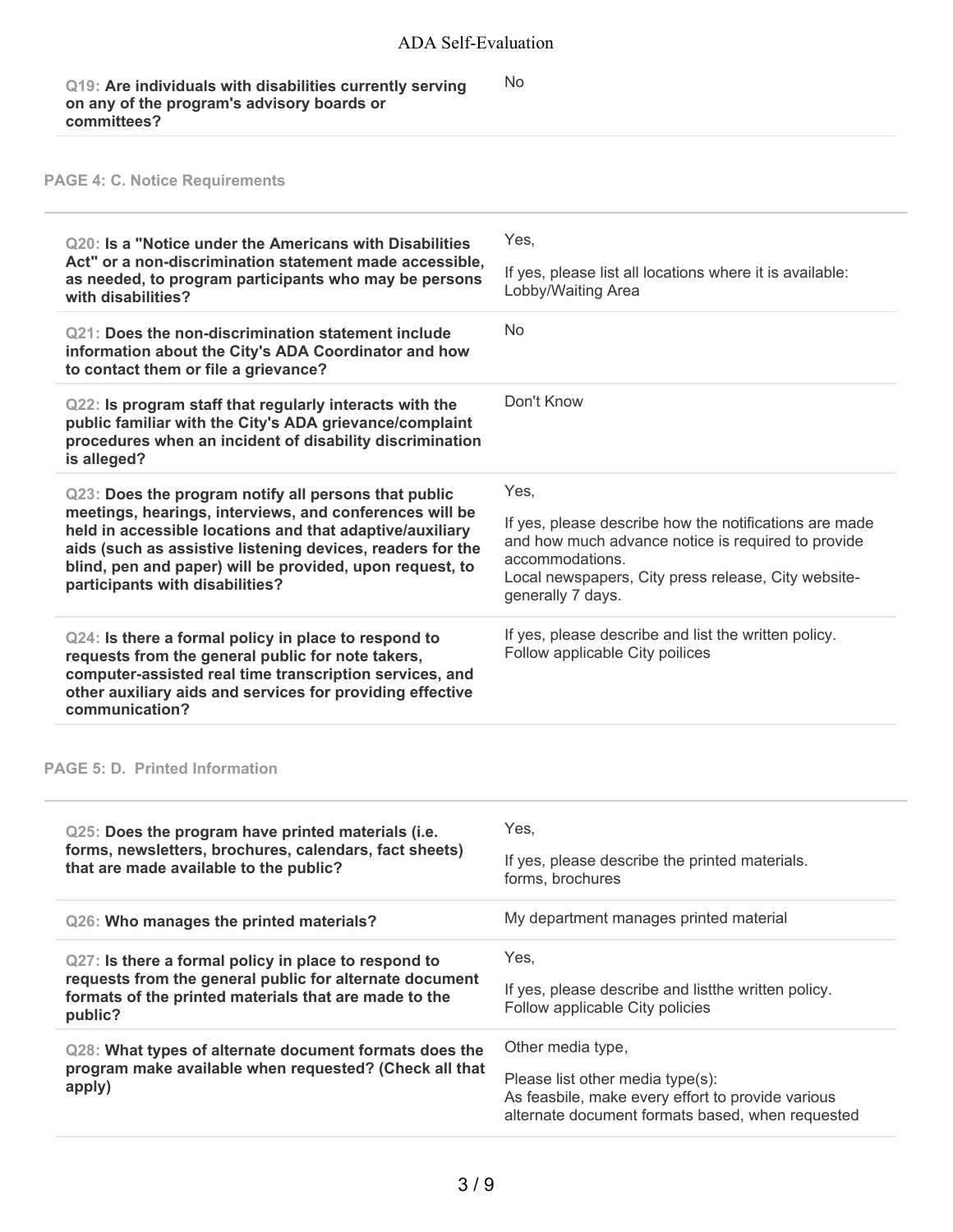| Q29: How much notice is required to provide the<br>alternate document formats?                                                                                                                                 | Don't know - have not completed such a request                                                                               |
|----------------------------------------------------------------------------------------------------------------------------------------------------------------------------------------------------------------|------------------------------------------------------------------------------------------------------------------------------|
| Q30: Do you track accessibility requests for alternate<br>formats of printed material?                                                                                                                         | <b>No</b>                                                                                                                    |
| Q31: Does the program charge an additional fee for<br>providing materials in alternative formats for people with<br>disabilities?                                                                              | <b>No</b>                                                                                                                    |
| Q32: Does the program include images of individuals<br>with disabilities in the printed materials and<br>publications?                                                                                         | Do not include any photos of people in print<br>material/publications                                                        |
| <b>PAGE 6: E. Television and Audiovisual Public Information</b>                                                                                                                                                |                                                                                                                              |
| Q33: Does the program produce audiovisual (film,<br>videotape, television, digital) presentations, or website<br>demonstrations/webinars for the public or provide these<br>types presentations to the public? | <b>No</b>                                                                                                                    |
| Q34: Is there a formal policy in place to respond to<br>requests from the general public for accessible<br>audiovisual, televised or online presentations provided<br>to the public?                           | No,                                                                                                                          |
|                                                                                                                                                                                                                | If yes, please describe and list the written policy:<br>Our programs are not videotaped, televised and/or<br>provided online |
| Q35: What types of accessible audio/visual, televised or<br>online presentation formats does the program make<br>available when requested?                                                                     | Do not provide alternative formats,                                                                                          |
|                                                                                                                                                                                                                | Please list the other formats:                                                                                               |
|                                                                                                                                                                                                                | Our programs are not videotaped, televised and/or<br>provided online                                                         |
| Q36: How much notice is required to provide the<br>accessible presentation formats?                                                                                                                            | Respondent skipped this<br>question                                                                                          |
| Q37: Do you track accessibility requests for accessible<br>presentation formats?                                                                                                                               | <b>No</b>                                                                                                                    |
| Q38: Does the program charge an additional fee for<br>providing presentations in accessible formats for people<br>with disabilities?                                                                           | No                                                                                                                           |

**PAGE 7: F. Website**

| Q40: Does the program provide information about its | Yes.                                                                                                  |
|-----------------------------------------------------|-------------------------------------------------------------------------------------------------------|
| offerings to the public on the internet?            | If yes, please list the URL:<br>http://www.cityofgainesville.org/HousingCommunityDe<br>velopment.aspx |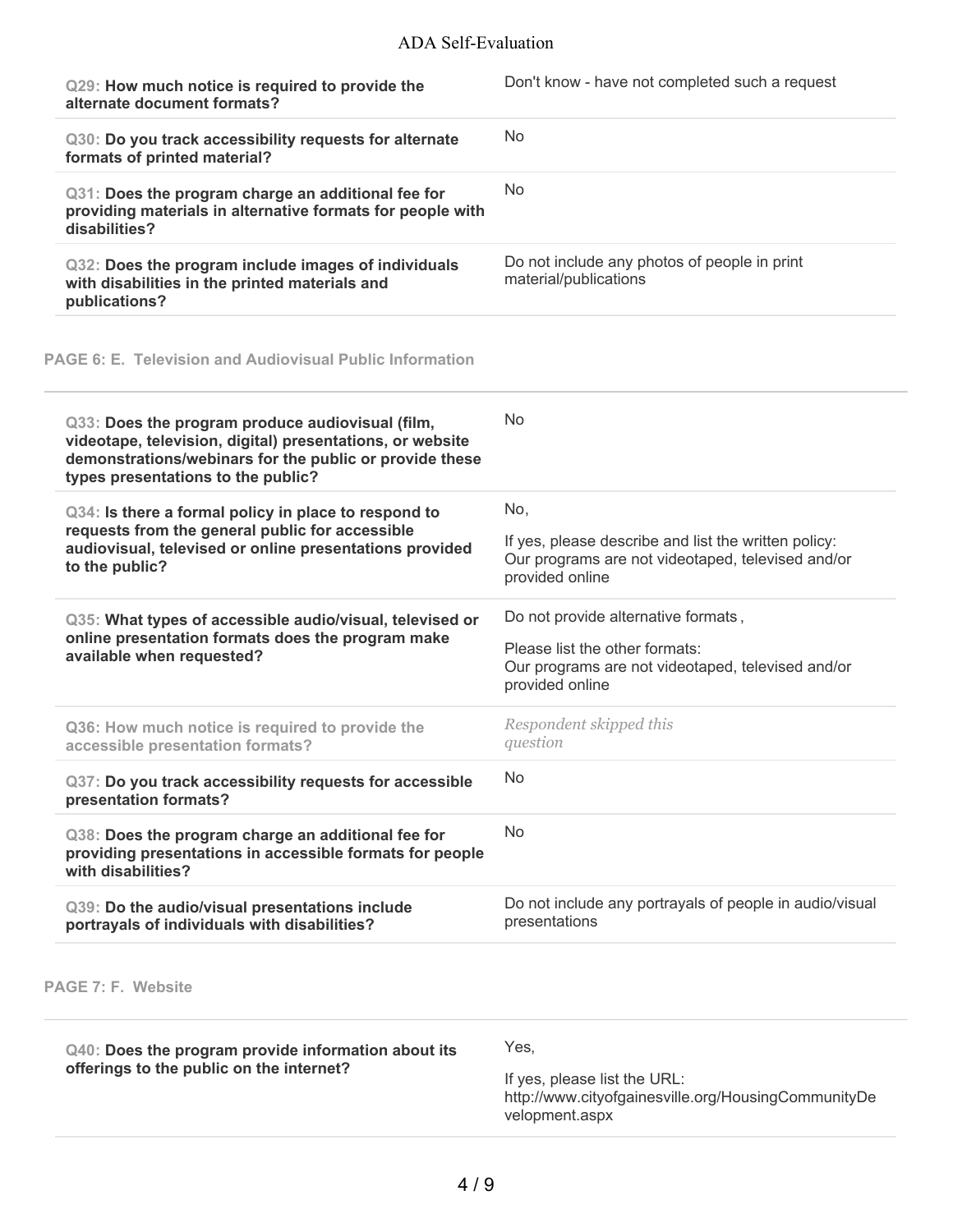# ADA Self-Evaluation

| Q41: What information is provided on the internet?                                                                                                                                                                                                                                                                                            |                                               |
|-----------------------------------------------------------------------------------------------------------------------------------------------------------------------------------------------------------------------------------------------------------------------------------------------------------------------------------------------|-----------------------------------------------|
| Please describe briefly:                                                                                                                                                                                                                                                                                                                      | General program/service information           |
| Q42: Does the webpage(s) include information about the<br>accessibility of the facilities (parking, bathrooms,<br>assistive listening devices, etc.) where the program is<br>offered?                                                                                                                                                         | No                                            |
| Q43: Who manages the information regarding the<br>facilities, programs and services provided on the<br>internet?                                                                                                                                                                                                                              | The department manages the webpage(s) content |
| Q44: Does the website home page include easily<br>locatable information, including a telephone number and<br>email address, for use in reporting website accessibility<br>problems and requesting accessible services and<br>information?                                                                                                     | Yes                                           |
| Q45: Do all links have a text description that can be read<br>by a screen reader (not just a graphic or "click here")?                                                                                                                                                                                                                        | No                                            |
| Q46: Do all the photographs, maps, graphics and other<br>images on the webpages currently have HTML tags<br>(such as an "alt" tag or a long description tag) with text<br>equivalents of the material being visually conveyed?                                                                                                                | Don't Know                                    |
| Q47: Are all the documents posted on the webpages<br>available in HTML or other text-based format (for<br>example rich text format (RTF) or word processing<br>format), even if they are also provided in another format,<br>such as Portable Document Format (PDF)?                                                                          | Yes                                           |
| Q48: If a webpage has data charts or tables, is HTML<br>used to associate all data cells with column and row<br>identifiers?                                                                                                                                                                                                                  | Don't Know                                    |
| Q49: Do all video files available on the webpages have<br>audio descriptions of what is being displayed to provide<br>access to visually conveyed information for people who<br>are blind or have low vision?                                                                                                                                 | No                                            |
| Q50: Do all video files on the webpages have written<br>captions of spoken communication to provide access to<br>people who are deaf or hard of hearing?                                                                                                                                                                                      | No                                            |
| Q51: Does the top of each page with navigation links<br>have a "skip navigation" link?[This feature directs<br>screen readers to bypass the row of navigation links and<br>start at the webpage content, thus enabling people who<br>use screen readers to avoid having to listen to all the<br>links each time they add more to a new page.] | Don't Know                                    |
| Q52: Is the webpage content regularly (at least annually)<br>tested for accessibility to ensure it is usable by people<br>with disabilities, including those who use speaking<br>browsers?                                                                                                                                                    | No                                            |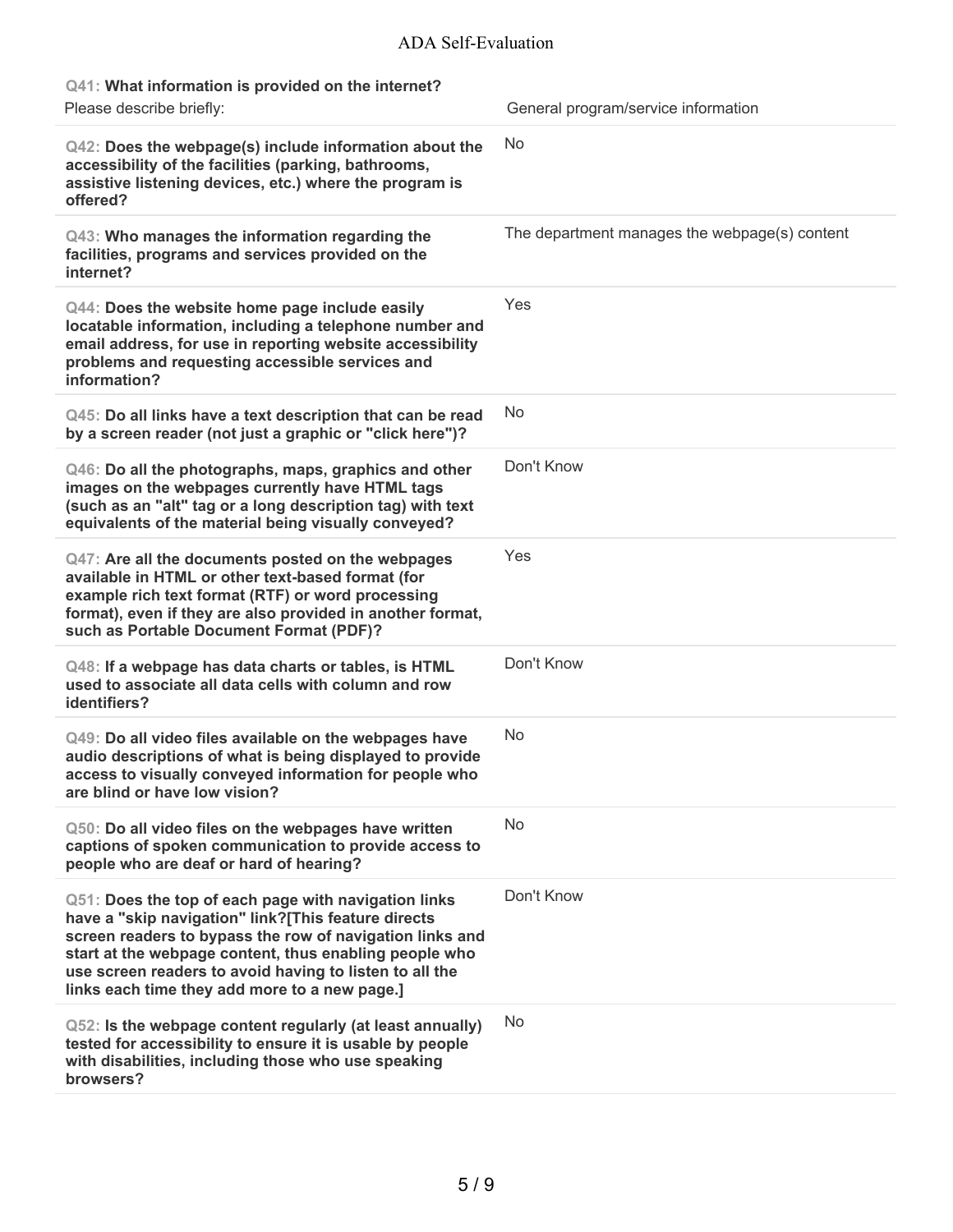| Q53: Is there a formal policy established to<br>ensurewebpages will be accessible?                                                                                                                                                              | Yes,<br>If yes, pleaselist the written policy:<br>Follow applicable City policies                                                 |
|-------------------------------------------------------------------------------------------------------------------------------------------------------------------------------------------------------------------------------------------------|-----------------------------------------------------------------------------------------------------------------------------------|
| Q54: Is the policy posted on the webpage, where it can<br>be easily located?                                                                                                                                                                    | <b>No</b>                                                                                                                         |
| Q55: Is there a standard operating procedure in place to<br>ensure that new and modified webpages and content are<br>accessible?                                                                                                                | <b>No</b>                                                                                                                         |
| Q56: Does the in-house communications staff and<br>department contacts responsible for webpage content<br>development receive training on the guidelines for<br>website accessibility?                                                          | <b>No</b>                                                                                                                         |
| <b>PAGE 8: G. Public Telephones and Communication Devices</b>                                                                                                                                                                                   |                                                                                                                                   |
| Q57: Does the program's main public access number<br>have an automated phone menu service (i.e. press 1 for<br>, press 2 for)?                                                                                                                  | Yes                                                                                                                               |
| Q58: If yes, does the system offer a simple, 1-step way<br>for a caller to bypass the menu and speak directly with a<br>staff person during regular business hours?                                                                             | Yes                                                                                                                               |
| Q59: What tools does the program use to communicate<br>by phone with people with speech or hearing<br>difficulties?                                                                                                                             | Third-party "relay" system where a trained operator<br>facilitates a conversation between staff and the caller                    |
| Q60: Does the program publish the City's TTY (text<br>telephone) relay service in all materials where a phone<br>number is listed?                                                                                                              | <b>No</b>                                                                                                                         |
| Q61: If a third-party "Relay" system is used, does<br>program staff receive training on how to place a Relay<br>call to a customer, as well as receive one?                                                                                     | No                                                                                                                                |
| <b>PAGE 9: H. Accessible/Adaptive Equipment</b>                                                                                                                                                                                                 |                                                                                                                                   |
| Q62: Does the program allow members of the public to<br>use electronic equipment such as copy machines or<br>computer terminals?                                                                                                                | Yes,<br>If yes, please describe the equipment the public is<br>allowed to use:<br>Yes, only when special accommodations requested |
| Q63: Does the program ensure that the electronic<br>equipment is accessible to and usable by individuals<br>with disabilities (For example, is a public computer<br>terminal provided on a lowered counter or in an<br>accessible workstation)? | Yes,<br>If yes, please describe how the equipment is made<br>accessible.<br>Computer located on accessbile lowered workstation    |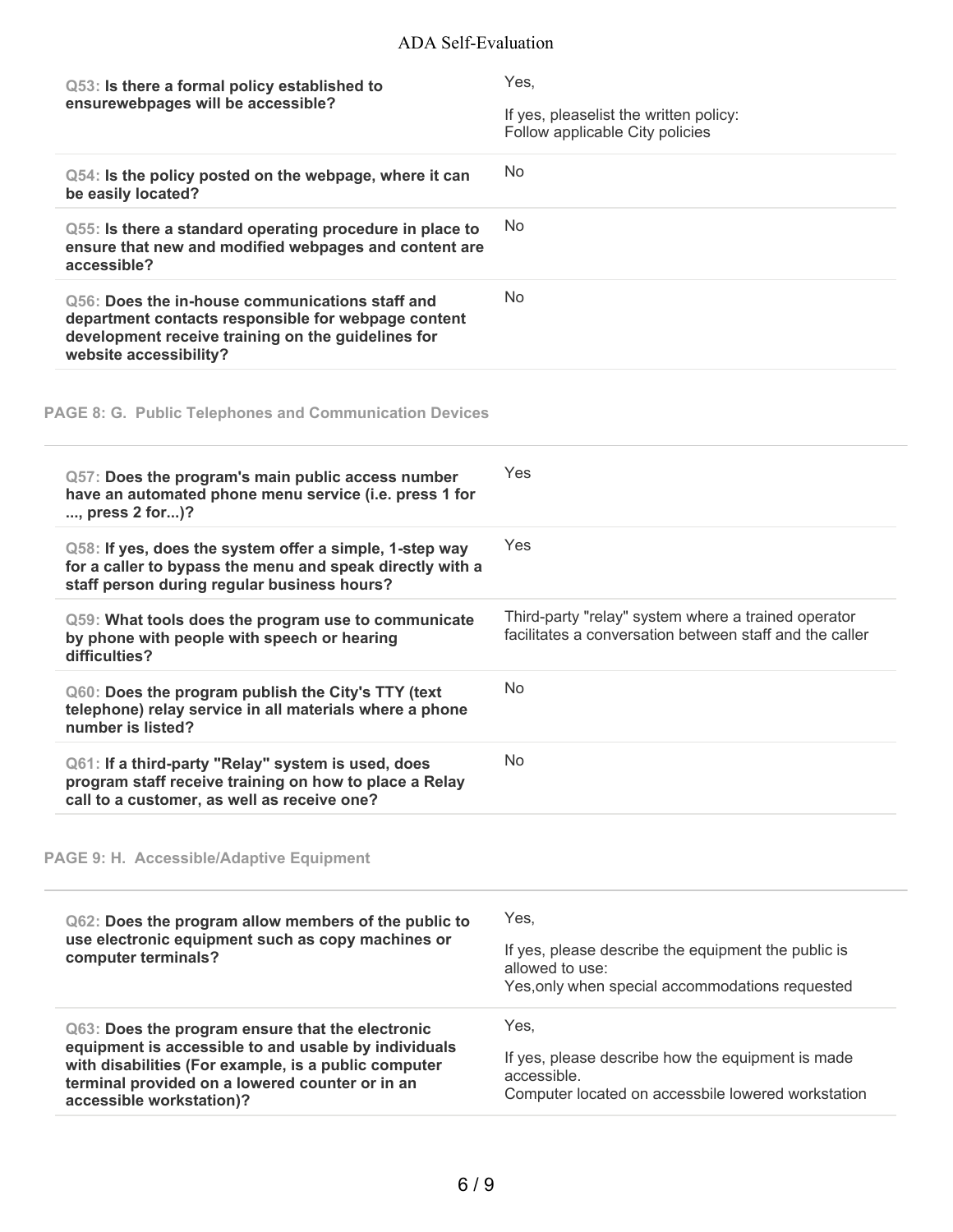### ADA Self-Evaluation

**Q64: Are auxiliary aids (such as a moveable light source, adjustable worktable levels, paper and pen, etc.) provided to assist persons with disabilities?**

Yes,

If yes, please describe:

Yes, only when special accommodations requested

# **PAGE 10: I. Public Meetings**

| Q65: Does the program hold public meetings, hearings<br>or conferences?                                                                                                                                                                            | Yes                                                                                                                                                           |
|----------------------------------------------------------------------------------------------------------------------------------------------------------------------------------------------------------------------------------------------------|---------------------------------------------------------------------------------------------------------------------------------------------------------------|
| Q66: Does the program require that public meetings,<br>hearing, and conferences be held in accessible<br>locations?                                                                                                                                | Yes                                                                                                                                                           |
| Q67: Do all printed or electronic materials about<br>program-sponsored/hosted public events, public<br>meetings, public hearings, or public appearances by and<br>with City officials include instructions about how to<br>request accommodations? | Yes,<br>If yes, please describe the instructions provided and<br>how much advance notice is required to provide<br>accommodations:<br>Generally 7 days notice |
| Q68: If yes, what types of accommodations can the<br>program provide to the public when requested?                                                                                                                                                 | American Sign Language Intepreters                                                                                                                            |
| Q69: How many Assistive listening devices are made<br>available for public meetings?                                                                                                                                                               | Don't Know                                                                                                                                                    |
| Q70: Does the program charge an additional fee for<br>providing accommodations for people with disabilities?                                                                                                                                       | <b>No</b>                                                                                                                                                     |
| <b>PAGE 11: J. Transportation Services</b>                                                                                                                                                                                                         |                                                                                                                                                               |
| Q71: Does the program provide transportation to<br>volunteers, visitor, or program participants?                                                                                                                                                   | <b>No</b>                                                                                                                                                     |
| Q72: Does the program have procedures to make<br>transportation accessible to persons who have visual,<br>hearing, mobility and learning disabilities?                                                                                             | <b>No</b>                                                                                                                                                     |
| PAGE 12: K. Tours and Trips                                                                                                                                                                                                                        |                                                                                                                                                               |
| Q73: Does the program provide facility tours or organize<br>trips for members of the pubic?                                                                                                                                                        | No                                                                                                                                                            |
| Q74: Does the program have procedures to make the<br>tours and trips accessible to individuals who have<br>visual, hearing, mobility and learning disabilities?                                                                                    | Yes,<br>If yes, please identify the disability and procedures to<br>make the transportation accessible:<br>Follow applicable City policies                    |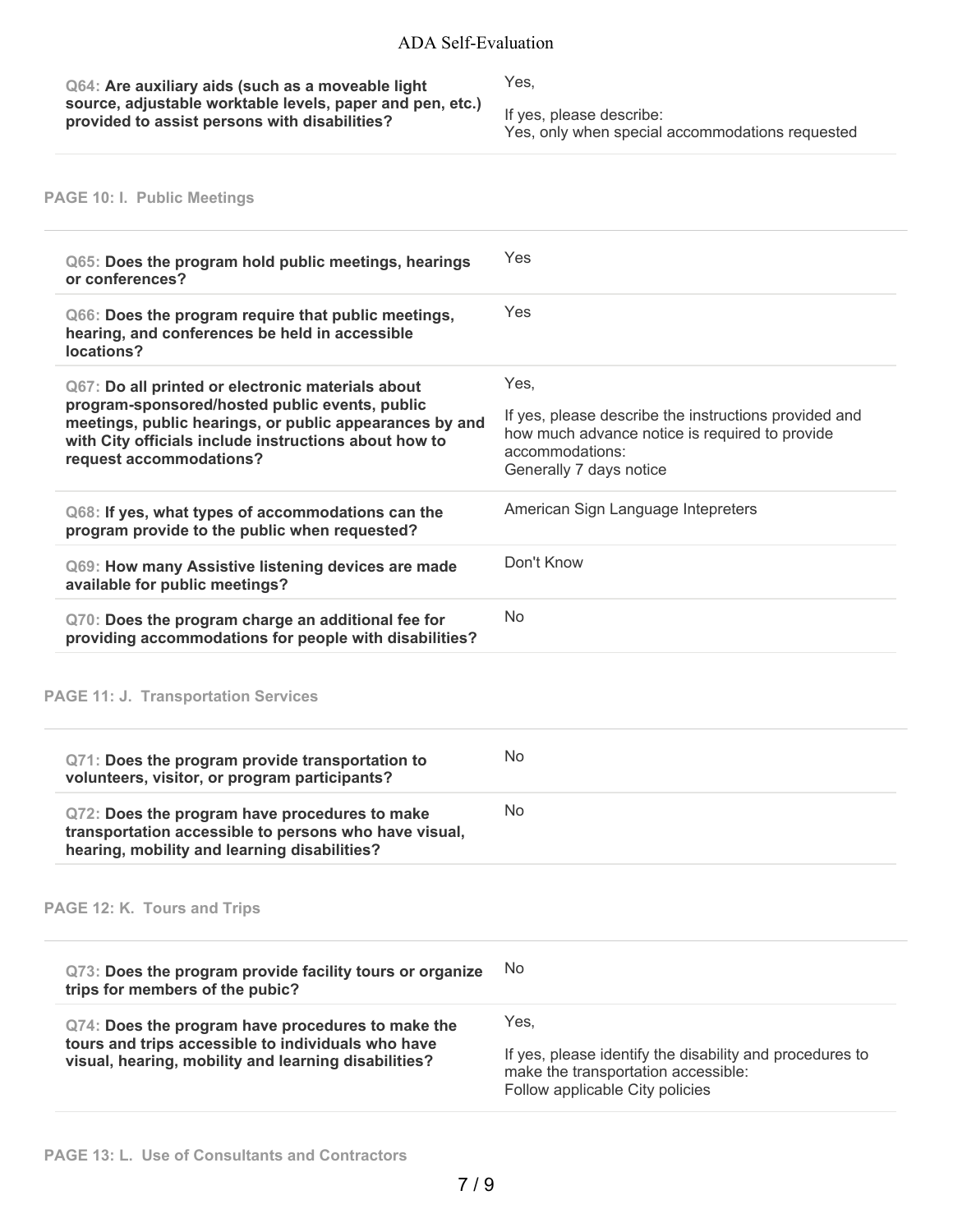| Q75: Are consultants or contractors who bid on capital<br>projects or other contractual work for the program<br>required to signstatements attesting to their intent to<br>comply with the ADA?                              | N/A                                                                                |
|------------------------------------------------------------------------------------------------------------------------------------------------------------------------------------------------------------------------------|------------------------------------------------------------------------------------|
| Q76: Does program staff monitorconsultants or<br>contractors obligations to facilitate participation of<br>individuals with disabilities?                                                                                    | <b>No</b>                                                                          |
| Q77: When selecting contractors or vendors, does the<br>program use criteria that does not discriminate based on<br>ability?                                                                                                 | Yes,<br>If yes, please describe: Follow applicable City policies                   |
| <b>PAGE 14: M. Emergency Evaluation Procedures</b>                                                                                                                                                                           |                                                                                    |
| Q78: Does program staff have a plan or procedures in<br>place that describe how to evacuate people with<br>disabilities from the program facility during an<br>emergency?                                                    | Yes,<br>If yes, please describe the procedures:<br>Follow applicable City policies |
| Q79: If yes, isstaff at each program facility trained to<br>carry out the instructions of the plan or procedures?                                                                                                            | Yes,<br>If yes, please describe the training.<br>Follow applicable City policies   |
| Q80: Is the evacuation plan or instructions posted in a<br>visible and accessible area of each floor in all programs<br>and public facilities?                                                                               | No.                                                                                |
| PAGE 15: N. Special Events and Private Events on City Property                                                                                                                                                               |                                                                                    |
| Q81: Does program staff notify both private entities and<br>staff of their obligations to facilitate participation of<br>individuals with disabilities in those special events or<br>private events held on public property? | Yes                                                                                |
| PAGE 16: O. Training and Staffing                                                                                                                                                                                            |                                                                                    |
| Q82: Does the program provide full and equal access to<br>ALL its participants, regardless of ability?                                                                                                                       | Yes                                                                                |
| Q83: How is program staff that have contact with the public informed of the department's obligations and<br>policies that enables persons with disabilities to participate in the program?                                   |                                                                                    |
| Through department general discussions and following applicable City policies                                                                                                                                                |                                                                                    |
| Q84: Does the program staff who maintain contact with<br>the public receive training on interacting with people<br>with disabilities?                                                                                        | No, staff did not receive training                                                 |
|                                                                                                                                                                                                                              |                                                                                    |